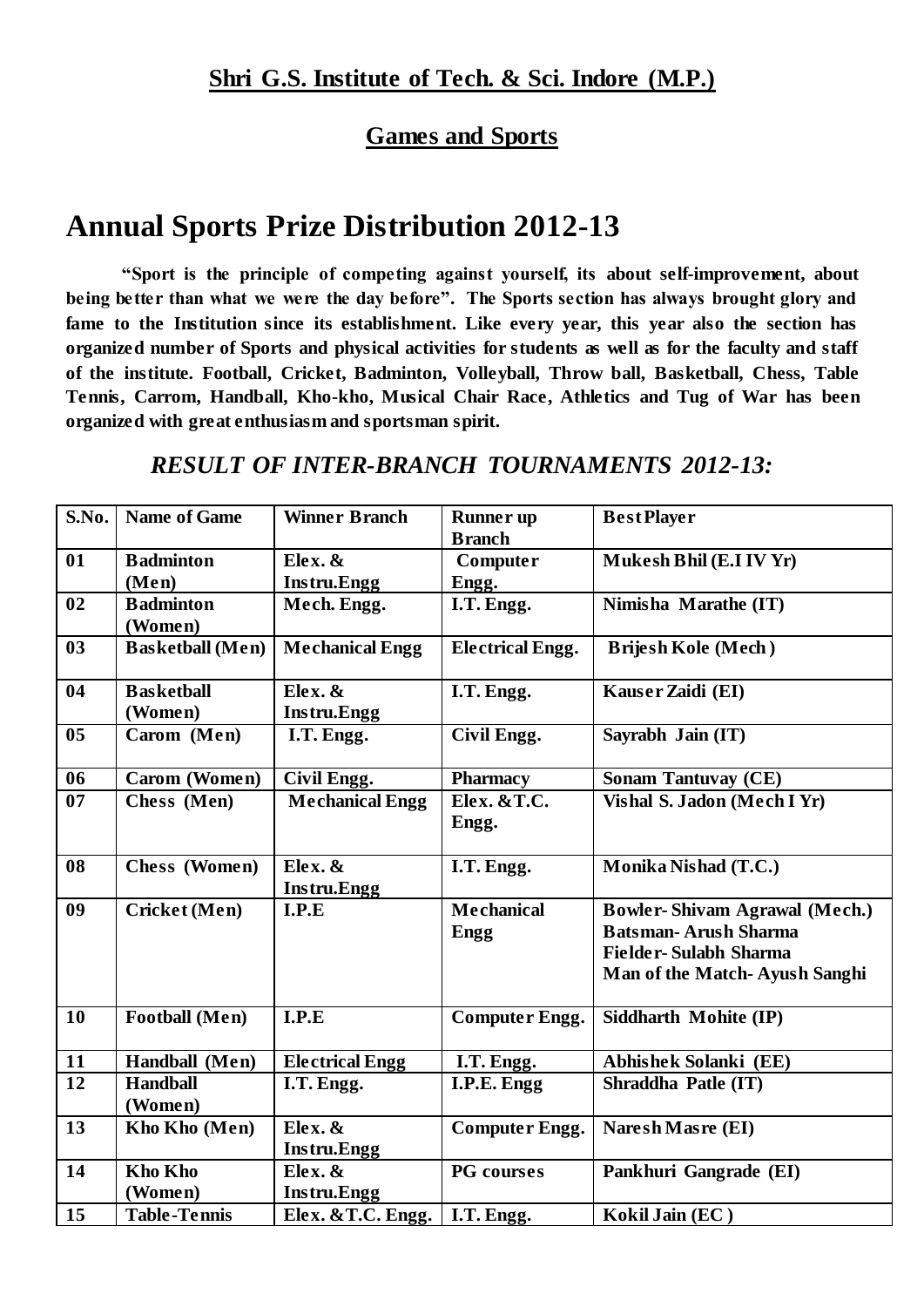|                 | (Men)                   |                          |                       |                             |
|-----------------|-------------------------|--------------------------|-----------------------|-----------------------------|
| $\vert$ 16      | <b>Table-Tennis</b>     | <b>Bio-Medical Engg.</b> | Elex. $\&$            | Krupali Jain (BME)          |
|                 | (Women)                 |                          | <b>Instru.Engg</b>    |                             |
| $\sqrt{17}$     | Throwball (Men)         | <b>Bio-Medical.</b>      | <b>Computer Engg.</b> | <b>Abhilash Rathi (BME)</b> |
|                 |                         | Engg.                    |                       |                             |
| $\sqrt{18}$     | <b>Throwball</b>        | I.T. Engg.               | <b>PG Courses</b>     | Swarnim Chandwada (I.T.)    |
|                 | (Women)                 |                          |                       |                             |
| $\vert$ 19      | <b>Volleyball</b> (Men) | Civil Engg.              | Mech. Engg.           | Avinash Palahia (CE I yr)   |
| $\overline{20}$ | <b>Volle yball</b>      | Elex. & T.C. Engg        | I.T. Engg.            | Vandana Palahia (TC I Yr)   |
|                 | <b>Women</b> )          |                          |                       |                             |

**First Position: –INFORMATION TECHNOLOGY Engg. (370 points)**

**Second Position: - E & I Engg. (320 points)** 

**Third Position: – MECH Engg. (250 points)** 

**Best Player of Year (Men) 2012-13 :- Nitin Patidar (M.E.)**

**Best Player of Year (Women) 2012-13:– Rashi Jadhav (IPE)**

## *Achievements of Institute in Indore Nodal Level Inter Collegiate Sports Tournaments:*

| S.N.           | Game                   | <b>Organized by</b>       | <b>Achievements</b> | <b>Best Individual</b>   |
|----------------|------------------------|---------------------------|---------------------|--------------------------|
|                |                        |                           |                     | <b>Performance</b>       |
| 01             | <b>Basketball</b> (W)  | S.V.C.E. Indore           | <b>Winner</b>       | Kausar jaidi             |
| 02             | Football (M)           | <b>B.M College Indore</b> | <b>Winner</b>       | Kaushendra S. Parihar    |
| 03             | Volleyball (W)         | <b>JIT Borawa</b>         | <b>Winner</b>       | Vandana Palhia           |
| 04             | Handball (W)           | <b>Acropolis Indore</b>   | <b>Winner</b>       | <b>Priti Singh</b>       |
| 0 <sub>5</sub> | <b>Cross Country</b>   | <b>JIT Borawa</b>         | <b>Winner</b>       | <b>Dinesh Bhabhar</b>    |
| 06             | Chess ( $M \& W$ )     | <b>MIST Indore</b>        | <b>Runner-up</b>    | <b>Prashant S. Jadon</b> |
| 07             | <b>Badminton</b> (Men) | <b>SGSITS Indore</b>      | <b>Runner-up</b>    | <b>Nitin Patidar</b>     |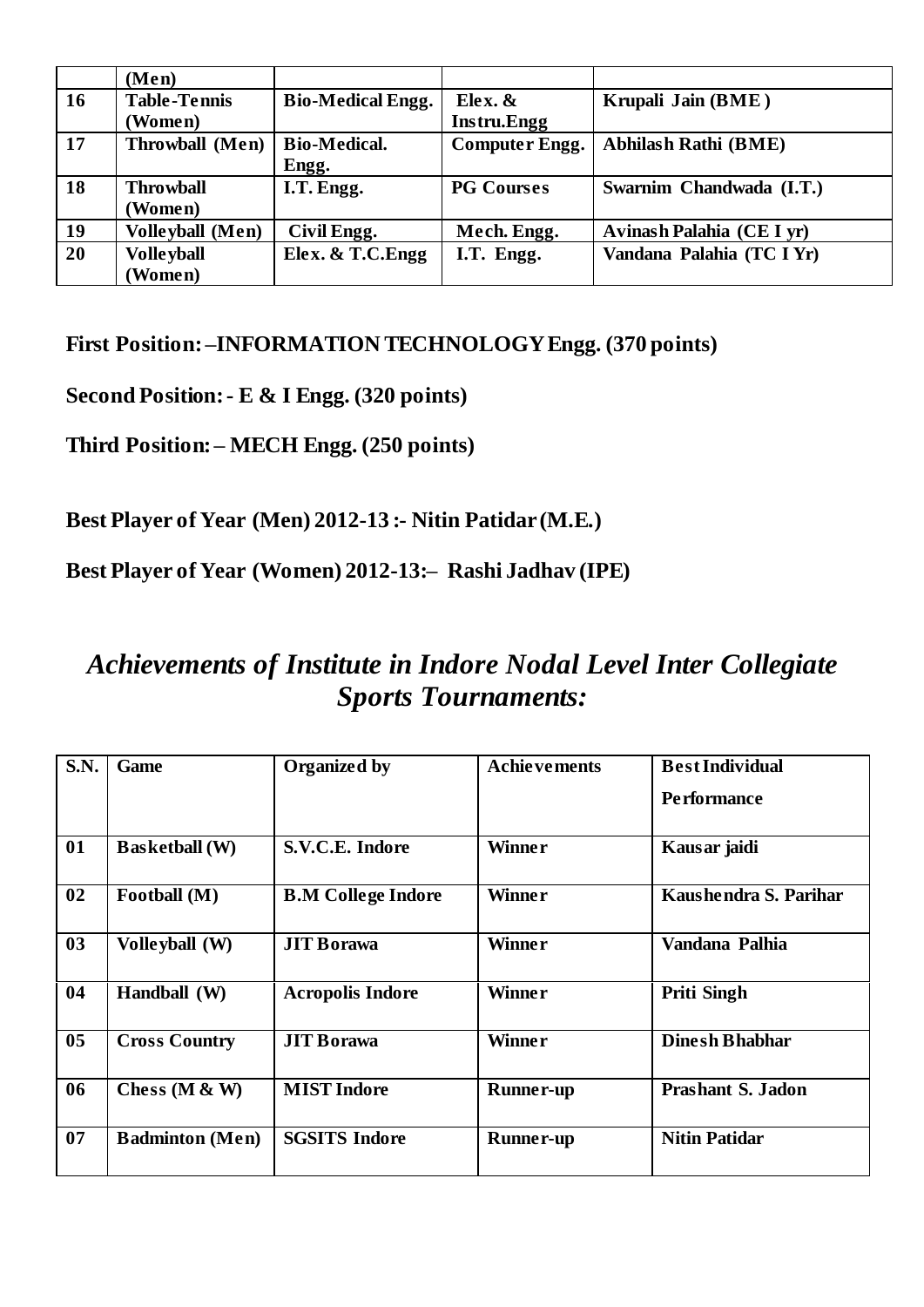#### **Following players of our Institute represented Indore Nodal in RGPV State Level Tournament:**

**Following is the list of players from our Institute selected in various Indore Nodal teams.** 

| S.N.            | Game                       | <b>Organized by</b>       | <b>Achievemen</b>            | <b>Selected Player of Our Institute</b> |
|-----------------|----------------------------|---------------------------|------------------------------|-----------------------------------------|
|                 |                            |                           | ts                           | in Indore Nodal Team.                   |
| 01              | <b>Badminton (Men)</b>     | <b>MIT</b> Indore         | <b>Winner</b>                | <b>Nitin Patidar</b>                    |
|                 |                            |                           |                              | <b>Ketan Bapat</b>                      |
| 02              | <b>Badminton (Women)</b>   | <b>MIT</b> Indore         |                              | <b>Varsh Chhalotre</b>                  |
|                 |                            |                           |                              | Surubhi Barela                          |
|                 |                            |                           |                              | Madhura Modi                            |
|                 |                            |                           |                              | Sikha Shaji                             |
| 03              | <b>Basketball</b> (Women)  | <b>IES Bhopal</b>         | <b>Runner</b> up             | Prathibha Kaithal                       |
|                 |                            |                           |                              | <b>Mansi Verma</b>                      |
| 04              | Handball (Women)           | <b>SGSITS Indore</b>      | <b>Winner</b>                | <b>Varsha Chalotre</b>                  |
|                 |                            |                           |                              | Priyanka Bamne                          |
|                 |                            |                           |                              | <b>Priti Singh</b>                      |
|                 |                            |                           |                              | <b>Mradula Patankar</b>                 |
|                 |                            |                           |                              | Shraddha Patle                          |
|                 |                            |                           |                              | <b>Rashmi Vyas</b>                      |
|                 |                            |                           |                              | Rashi Jadhav                            |
| 0 <sub>5</sub>  | Handball (Men)             | <b>SGSITS Indore</b>      | <b>Winner</b>                | <b>Tanuj Goyal</b>                      |
|                 |                            |                           |                              | <b>Gopal Carpenter</b>                  |
|                 |                            |                           |                              | <b>Abhishek Solanki</b>                 |
|                 |                            |                           |                              | <b>Nitin Malviya</b>                    |
|                 |                            |                           |                              | Jeetendra Ahirwar                       |
| 06              | <b>Volleyball (Women)</b>  | <b>JEC Jabalpur</b>       | <b>Winner</b>                | <b>Varsha Chalotre</b>                  |
|                 |                            |                           |                              | Rashi Jadhav                            |
|                 |                            |                           |                              | Vandan Palhia                           |
| $\overline{07}$ | <b>Volleyball</b> (Men)    | <b>JEC Jabalpur</b>       | Winner                       | <b>Lokesh Dawar</b>                     |
|                 |                            |                           |                              | <b>Avnash Palhia</b>                    |
| 08              | <b>Football</b> (Men)      | <b>Rustam Inst.</b>       | $\blacksquare$               | Kaushendra S. Parihar                   |
|                 |                            | <b>Gwalior</b>            |                              | <b>Yogendra Singh</b>                   |
|                 |                            |                           |                              | <b>Sumeet Singh</b>                     |
| 09              | <b>Chess</b> (Men)         | Taks shila Inst.          | Winner                       | <b>Prashant S. Jadon</b>                |
|                 |                            | <b>Jabalpur</b>           |                              |                                         |
| $\overline{10}$ | Kho-Kho (Men)              | <b>Sagar Inst. Bhopal</b> | <b>Runner</b> up             | <b>Dinesh Bhabhar</b>                   |
| 11              | <b>Cross Country (Men)</b> | <b>JEC Jabalpur</b>       | <b>Winner</b>                | <b>Dinesh Bhabhar</b>                   |
|                 |                            |                           |                              | <b>Vikas Patidar</b>                    |
| 12              | Kabbadi (Men)              | <b>B.M College Indore</b> | $\qquad \qquad \blacksquare$ | <b>Rohit Jat</b>                        |
| $\overline{13}$ | <b>Gymnastic (Men)</b>     | <b>MIT Ujjain</b>         | $\blacksquare$               | <b>Ishan Shrivastava</b>                |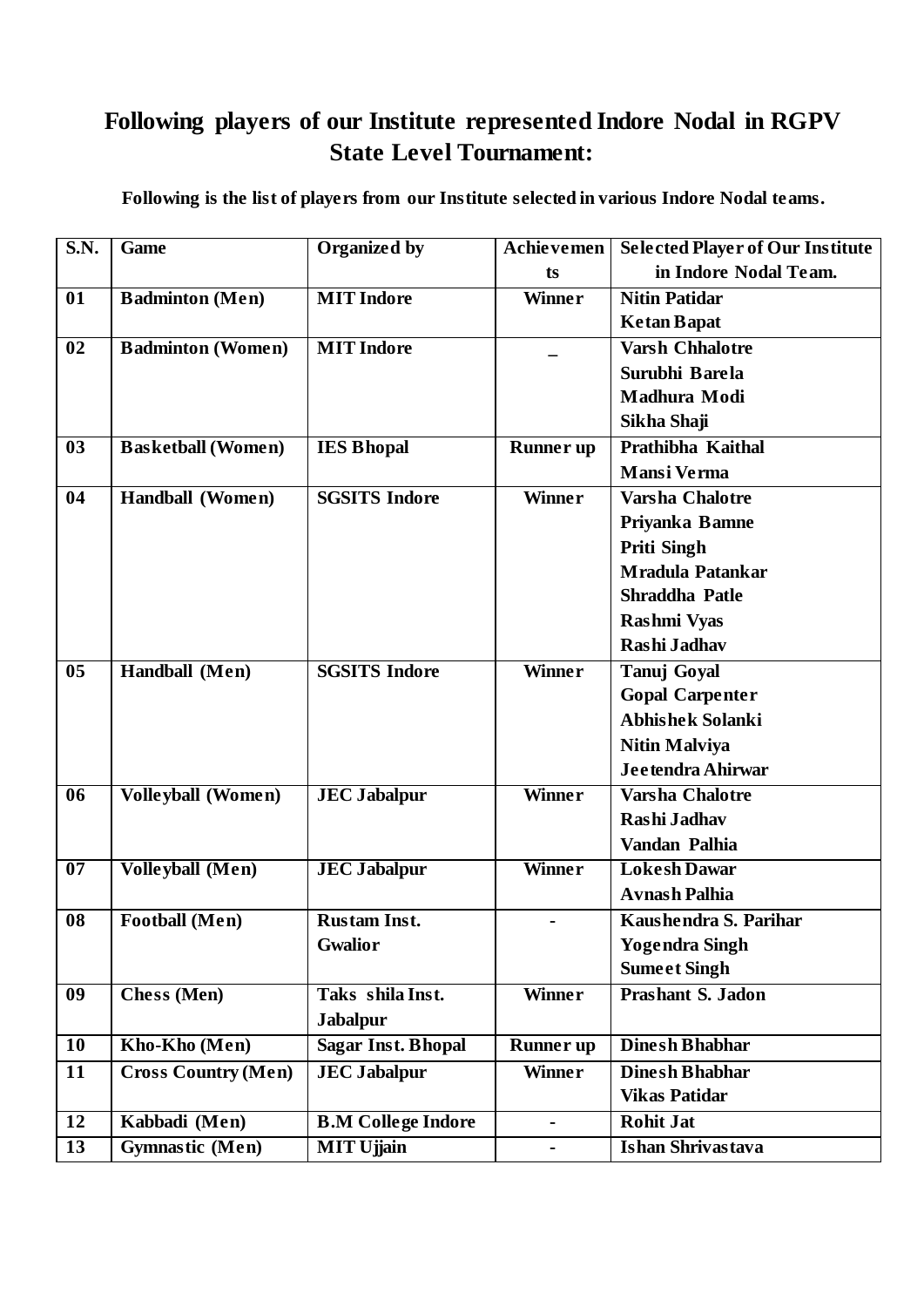# **Achievements of Indore Nodal in State Level Inter Nodal Sports Tournaments:**

**Our Institute is a Sports Nodal center of RGPV Bhopal for year 2012-13. In this scheme the responsibility of the Institute was to organize various Inter collegiate tournaments at Indore Nodal level. During this year our institute has selected the following teams of Indore Nodal & prepared them to participate in State level Inter Nodal Tournaments.**

| <b>S.N.</b>                | <b>Game</b>                      | <b>Organized by</b>                         | <b>Achievements</b>                                    |
|----------------------------|----------------------------------|---------------------------------------------|--------------------------------------------------------|
| 01                         | Volleyball (M & W)               | <b>JEC Jabalpur</b>                         | <b>Men-Winner</b><br><b>Women-Runner up</b>            |
| 02                         | Handball (M & W)                 | <b>SGSITS Indore</b>                        | <b>Men-Winner</b><br><b>Women-Winner</b>               |
| $\overline{\overline{03}}$ | <b>Basketball</b> (M & W)        | <b>IES Bhopal</b>                           | Men-Runnerup<br><b>Women-Runner up</b>                 |
| $\overline{04}$            | <b>Badminton (M &amp; W)</b>     | <b>MIT</b> Indore                           | <b>Men-Winner</b>                                      |
| 0 <sub>5</sub>             | Judo (M & W)                     | <b>MIT</b> Indore                           | Men-02 Gold<br>Women-02 Gold                           |
| $\overline{06}$            | <b>Atheletics</b>                | Laxmipati Instt.<br><b>Bhopal</b>           | Men- 07 Gold, 08 Silver<br>Women-- 06 Gold, 05 Silver  |
| $\overline{07}$            | <b>Power lifting</b>             | <b>TIT Bhopal</b>                           | Men-05 Gold, 02Silver & 01<br><b>B</b> ronze           |
| $\overline{08}$            | <b>Boxing</b>                    | <b>Malwa Institute</b><br><b>Gwalior</b>    | Men- 05 Gold, 02Silver & 01<br><b>Bronze</b>           |
| 09                         | <b>Chess</b> (Men)               | <b>Takch Shila Inst.</b><br><b>Jabalpur</b> | Men & Women-Winner                                     |
| 10                         | Softball (Men & Women)           | <b>LNCT Bhopal</b>                          | Men-Runnerup<br><b>Women-Runner up</b>                 |
| $\overline{11}$            | <b>Gymnstic(Men &amp; Women)</b> | <b>MIT Ujjain</b>                           | Men- - 06 Gold, 06 Silver<br>Women- 01 Gold, 03 Silver |